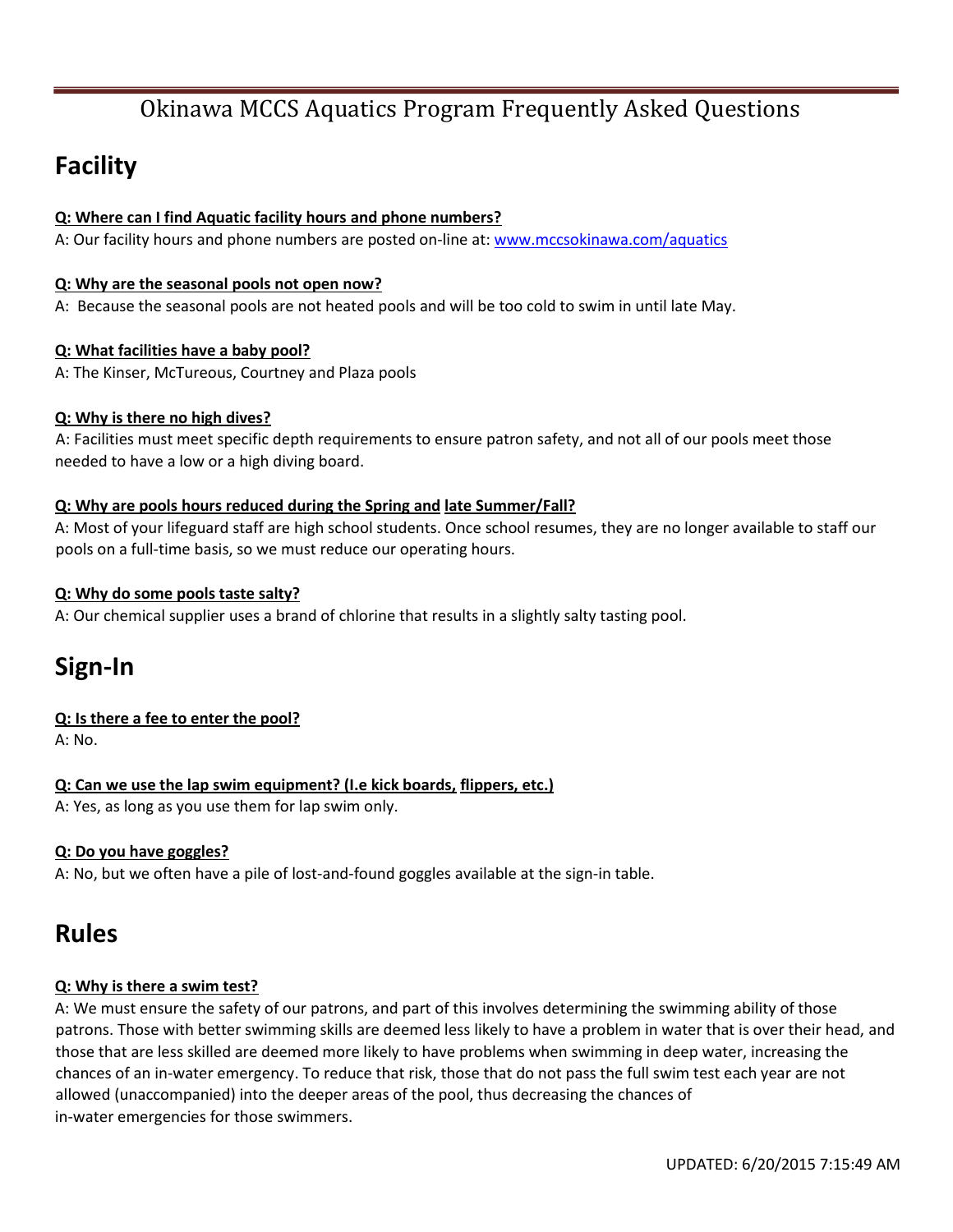### **Q: Why do I need to pass a swim test to use a slide or diving board?**

A: Slides and diving boards must be installed in an area of the pool that meets specific depth requirements, in the deeper water of a pool. For safety reasons, swimmers using a slide or diving board must be unaccompanied; additionally, swimmers must pass the swim test to use the deep end of the pool. If a swimmer has not passed the swim test, they cannot use the deep end of the pool, and they cannot use the slides or diving boards.

### **Q: Can I dive in the pool?**

A: Yes, but only past the 9ft mark in the deep end and from designated areas. These designated areas depend on the facility's structure.

### **Q: What are your diving board and slide rules?**

A:

- To use a slide or diving board, a child (under the age of 16) must have passed the swim test.
- ‐ Goggles or other swim items are not allowed on slides or boards.
- You must go down the slide feet first on your back.
- When waiting in line for the slide, you must wait at the bottom of the stairs until the lifeguard signals you to go up the stairs.

### **Q: Can lanes be shared during lap swim?**

A: Yes. We recommend swimmers to "circle swim" by swimming on the right side of the lane to avoid collision.

# **Lifeguard Courses**

### **Q: Where can I find the Lifeguard Course Schedule**?

A: View the course schedule online at: www.mccsokinawa.com/lifeguard

**Q: How do I sign up for a lifeguard course?** A: Once there is a scheduled class in place, you may either call either the Aquatics Main Office (645-3180), the pool that the course will be held at, or email aquatics@okinawa.usmc-mccs.org. Provide the following information:

‐Course Type (e.g. Full Course, Review Course) ‐Course Month (e.g. April, May, etc.) ‐Participant's Last Name ‐Participant's First Name ‐Date of Birth (Day Month Year) ‐PSC Mailing Address ‐E‐mail Address ‐Primary Phone # ‐Secondary Phone #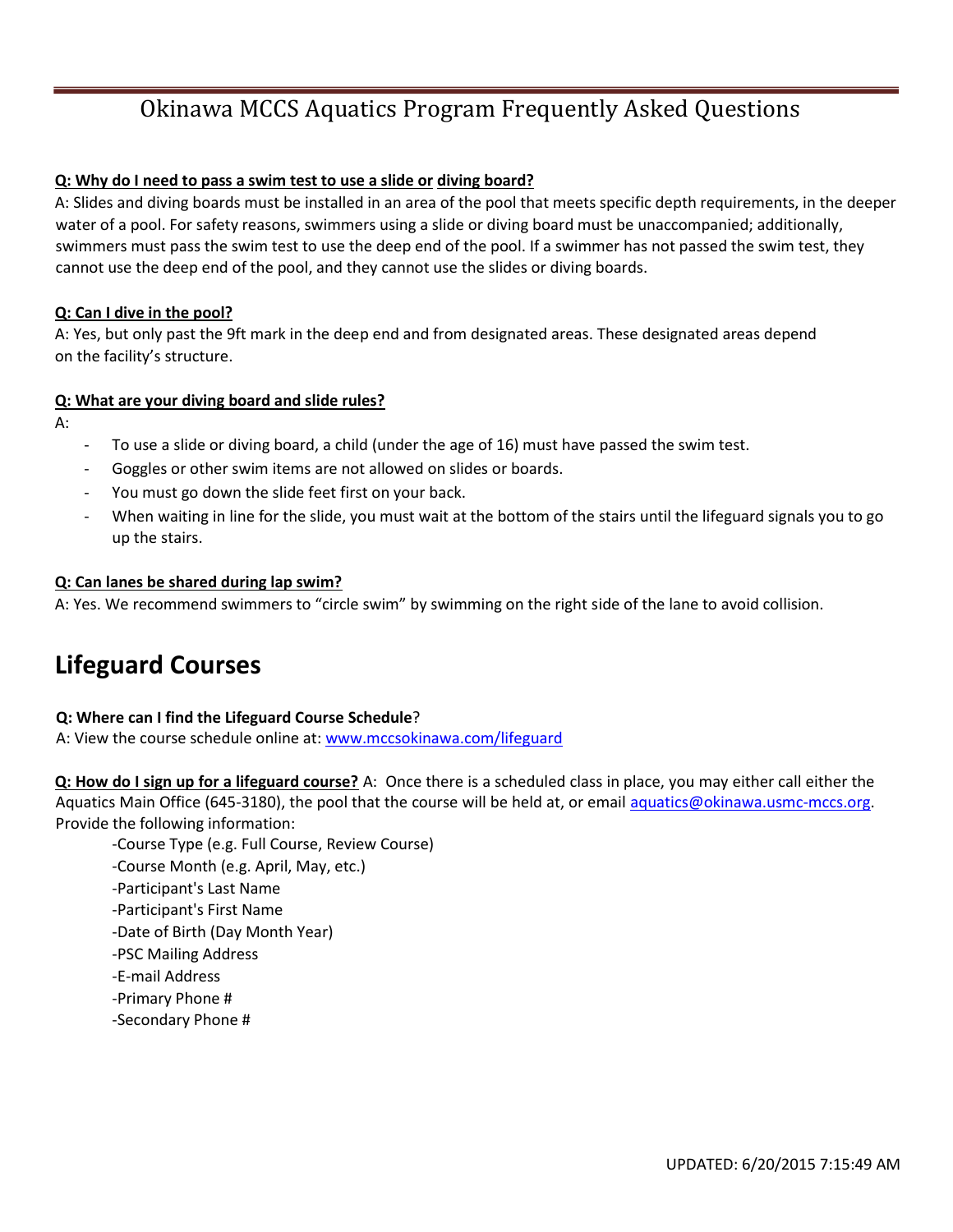# **Swim Tests**

### **Q: What is the swim test?**

A: Any child under the age of 16 may take a swim test that allows them more privileges at the pool. To pass the test, swimmers must complete a 25-meter swim with a recognizable stroke (as described by the American Red Cross) and must complete a 1-minute float or tread in deep water, keeping their face above water. Swimmers 16 years old and older do not need to take a swim test.

### **Q: How does the swim test work?**

| Age          | Pass Swim<br>test? | <b>Bracelet</b><br>Color | Adult/Guardi<br>an in Facility?       | In Water<br><b>Without</b><br>Adult? | <b>Distance</b><br>from Adult?         | Shallow<br>Water? | <b>Deep Water?</b> | Adult<br>Supervision<br>When out of<br>Out of the<br>Water? | May act as<br>an Adult? |
|--------------|--------------------|--------------------------|---------------------------------------|--------------------------------------|----------------------------------------|-------------------|--------------------|-------------------------------------------------------------|-------------------------|
| Under 12     | <b>No</b>          | None                     | Required                              | No                                   | Touch<br>Supervision /<br>Arm's Length | Yes               | <b>No</b>          | Periodic<br>Face-to-Face<br>Contact                         | No                      |
| Under 12     | Yes                | Orange                   | Required                              | Yes                                  | Constant<br>supervision                | Yes               | Yes                | Periodic<br>Face-to-Face<br>Contact                         | <b>No</b>               |
| 12 to 15     | No                 | None                     | Required if<br>Swimmer is in<br>Water | <b>No</b>                            | Touch<br>Supervision/<br>Arm's Length  | Yes               | <b>No</b>          | Periodic<br>Face-to-Face<br>Contact                         | <b>No</b>               |
| 12 to 15     | Yes                | Green                    | Not Required                          | Yes                                  | N/A                                    | Yes               | Yes                | Periodic<br>Face-to-Face<br>Contact                         | <b>No</b>               |
| 16 to 17     | N/A                | None                     | Not Required                          | Yes                                  | N/A                                    | Yes               | Yes                | Not Required                                                | Yes                     |
| 18 and Older | N/A                | N/A                      | N/A                                   | N/A                                  | N/A                                    | N/A               | N/A                | N/A                                                         | Yes                     |

References:

III MEF/MCIPACO 5800.1 Ch 1 (10 MAY 2013) Child Supervision Requirements MCO P1700.29 Semper Fit Manual (1999 - under revision)